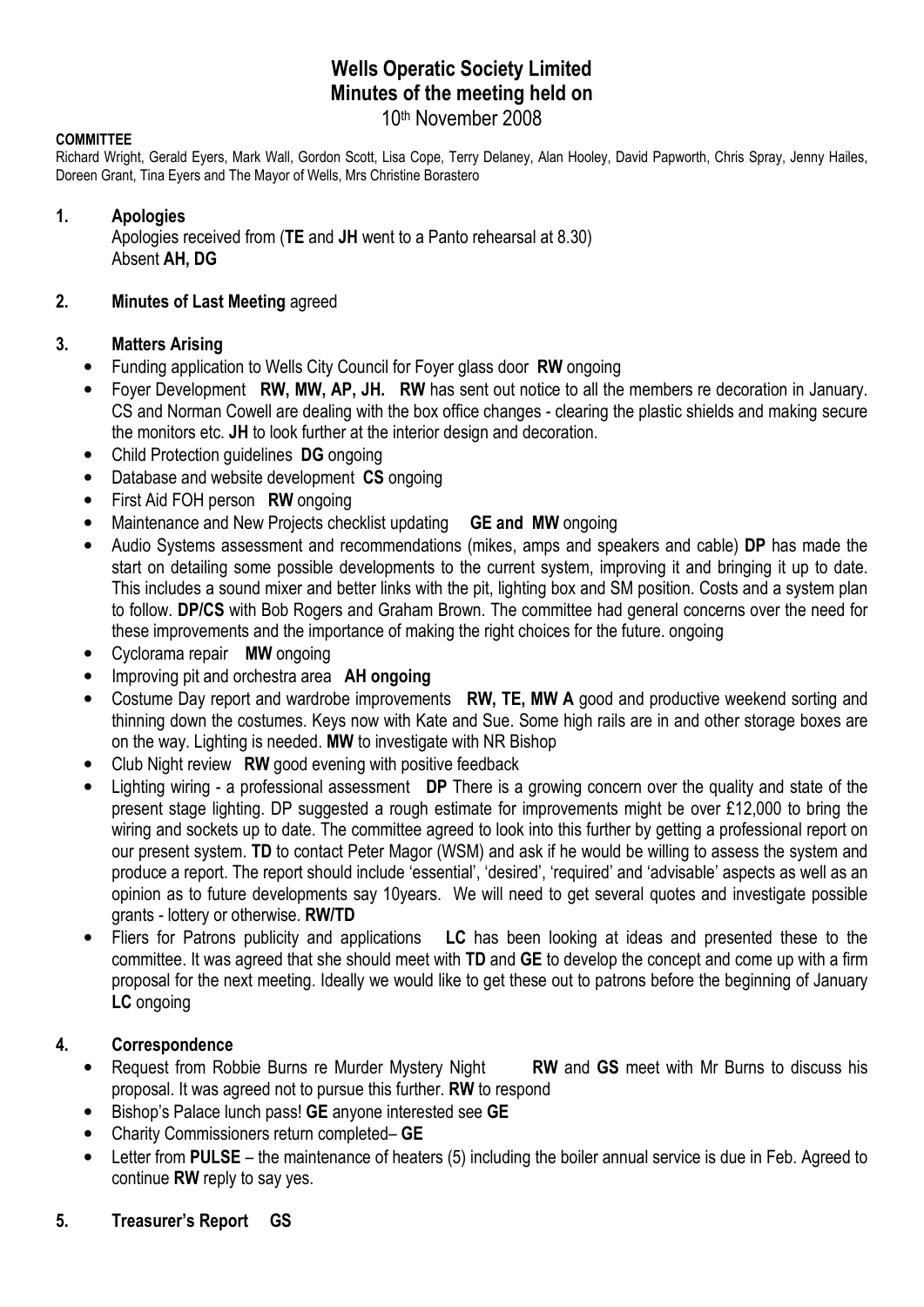- JTR gross £3920 spent £2406.27 giving £1514.23 surplus. Well done to all.
- Telephones  $-$  CS is investigating line rental

# 6. Membership

- Carnival Curry Night 14<sup>th</sup> Nov (Hot dog vendor will be paying 'rent' direct to Wells Carnival Club, they then pass it on to us.)
- Dinner Dance Sat 9<sup>th</sup> May 2009 Venue tba AH. ongoing
- David Beach Presentation Evening Friday 20th March 2009
- Cinderella Awards Evening Saturday 16th May 2009
- AGM has been set for the 22nd May 2009
- Launch night for My Fair Lady Tues 30<sup>th</sup> Dec, 7.30–9 then plus mince pies and mulled wine!
- Membership levels CS has brought together information as part of the database developments, this raised some anomalies – particularly regarding 'social members' and their insurance cover while working backstage, and the need for all members of a production team to be 'members of the theatre'. RW to investigate insurance. CS ongoing. Details to be amended/ firmed up before the New Year.
- The following new memberships were accepted: Marion Gobin – ordinary

# 7. Publicity

- Website and box office phone number to be put on the back of the banner -TD
- 9<sup>th</sup> Dec TD link member of PACT meeting
- Link with Cheddar Male Voice Choir re Les Skidmore concert TD ongoing
- TD asked the committee to remind all producers and directors to liaise with him over advertising and publicity

## 8. Theatre Renovations

Only those listed in matters arising

## 9. Production/trifold/hire

- Sleeping Beauty 13-20<sup>th</sup> Dec 08 Dir Gill Kerton, Choreography TE, Child Choreography Sarah Neale, SM - CS, Lights- Graham Brown, MD - Russell Collins. Budget agreed. Ticket prices at £8, £7 and £6 Rehearsal Schedule done. Request by Gill Kerton to increase budget for costumes and lighting by £100 for each. Gill Kerton has been dealing with Local Authority (SCC) licensing forms for the children.
- My Fair Lady 20-25<sup>th</sup> April 2009 Dir Lois Harbinson, Prod GS, MD Sheila Ross, lighting Simon Blaymires, SM - DP. Wednesdays & Friday with some Mondays and Weekends as required. Tickets £10 & £9 Budget to be agreed
- May 2009 'Tess of the d'Urburvilles BOVTS GS
- Seussical the Musical 4<sup>th</sup>-6<sup>th</sup> June 2009 'Little Theatre Youth production' 7 -18yrs. Dir & Chor Sarah Neale MD - Russell Collins, SM - CS, lighting - Bob Rogers, Producer – Gill Kerton. Rehearsal Schedule agreed (Sundays and Tues.) Starts in Jan 2009. There should always be enough adults present, no bar during reh. Tickets £9 & £7 Budget to be agreed
- Play  $15<sup>th</sup>-18<sup>th</sup>$  July 2009. The dates for this have now moved to 8-11<sup>th</sup> July RW will look at putting something on in this slot but anyone interested should contact the committee.
- Good Gods, musical 9<sup>th</sup>-12<sup>th</sup> Sept 2009 by Ken Edmonds –rehearsal schedule booked in. Budget to be agreed Tickets £10 & £8 tba
- Play 21<sup>st</sup> -24<sup>th</sup> Oct 2009. Anyone interested should contact the committee. GE to consider a title
- Panto 12th-19th Dec 2009 Dir Chris Briton, title to follow Possibly Treasure Island (aka A Vast Behind) Vicky, Katie and Chris are writing, Choreography – Sarah Neale, need SM and MD, title & rehearsal schedule to follow. Budget to set. Tickets price?
- Spring Show 2010 The King and I? Other suggestions to the committee asap. MD?
- **Sept 2010 Little Lights up part 2? A One Act Play could be second half at another time. The**
- Yearly show budget GE the proposed show budgets were discussed and agreed below